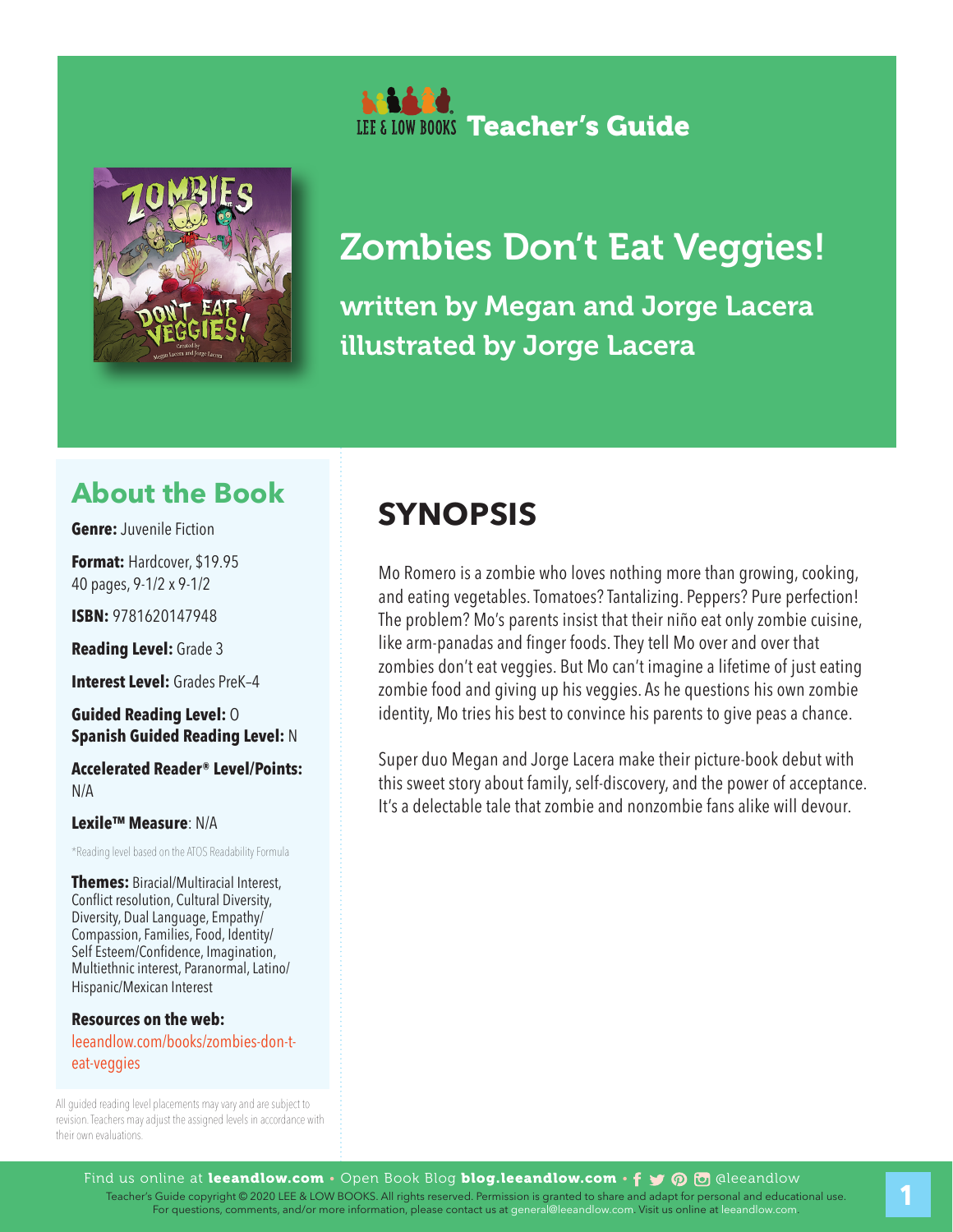

# **BACKGROUND**

## **Importance of Vegetables & Vegetable Gardens**

The United States Department of Agriculture ChooseMyPlate program has a list of resources, lesson plans, and other activities for educators to use with students to get them actively involved with food education and learn about how fruits and vegetables are healthy and necessary for our bodies (https://www.choosemyplate.gov/resources/toolkits/myplate-mystate-toolkit-teachers).

The American Heart Association Fruit & Veggie Toolkit also has important facts and information about fruits and vegetables for parents, educators, caregivers, librarians, and more. Find out about servings, when specific fruits and vegetables are in season, and how to approach children's selective eating (https://www.heart.org/-/media/data-import/downloadables/9/8/9/fc-fruit-and-veggie-toolkitfor-kids-ucm\_480006.pdf).

### **Latinx Cuisine Influence**

The Romeros are Latinx zombies, and the zombie cuisine mentioned in the story is inspired by Latinx dishes and foods. For students who are familiar with these foods, have them share what they think the real dishes are. If students are unfamiliar, let students know what the zombie Latinx dishes are in real life and what their actual ingredients consist of.

### **A Note about Zombies**

For students who are unfamiliar with zombies, let them know that zombies are "legendary creatures that are human corpses that are risen from the dead" (https://kids.britannica.com/kids/article/ zombie/600661). If students are fearful of zombies, let them know that they may seem scary, but they are not real! The zombies in *Zombies Don't Eat Veggies!* are fun, silly, and most of all, caring.

### **Recipes from Zombies Don't Eat Veggies**

Check out Megan and Jorge Lacera's recipes provided in the back of *Zombies Don't Eat Veggies!* Encourage students' involvement with recipes, but always with an adult's supervision and presence at home, in the classroom, or any other relevant setting.

### **Mo's Garden Gazpacho (aka Blood Bile Bisque)**

Serves four INGREDIENTS 5 vine-ripened tomatoes, chopped, or 1 16-oz. can chopped tomatoes 1 red pepper, seeded and roughly chopped 1 small onion, roughly chopped ½ cucumber, roughly chopped 2 cloves garlic 10 basil leaves 1 tbsp. olive oil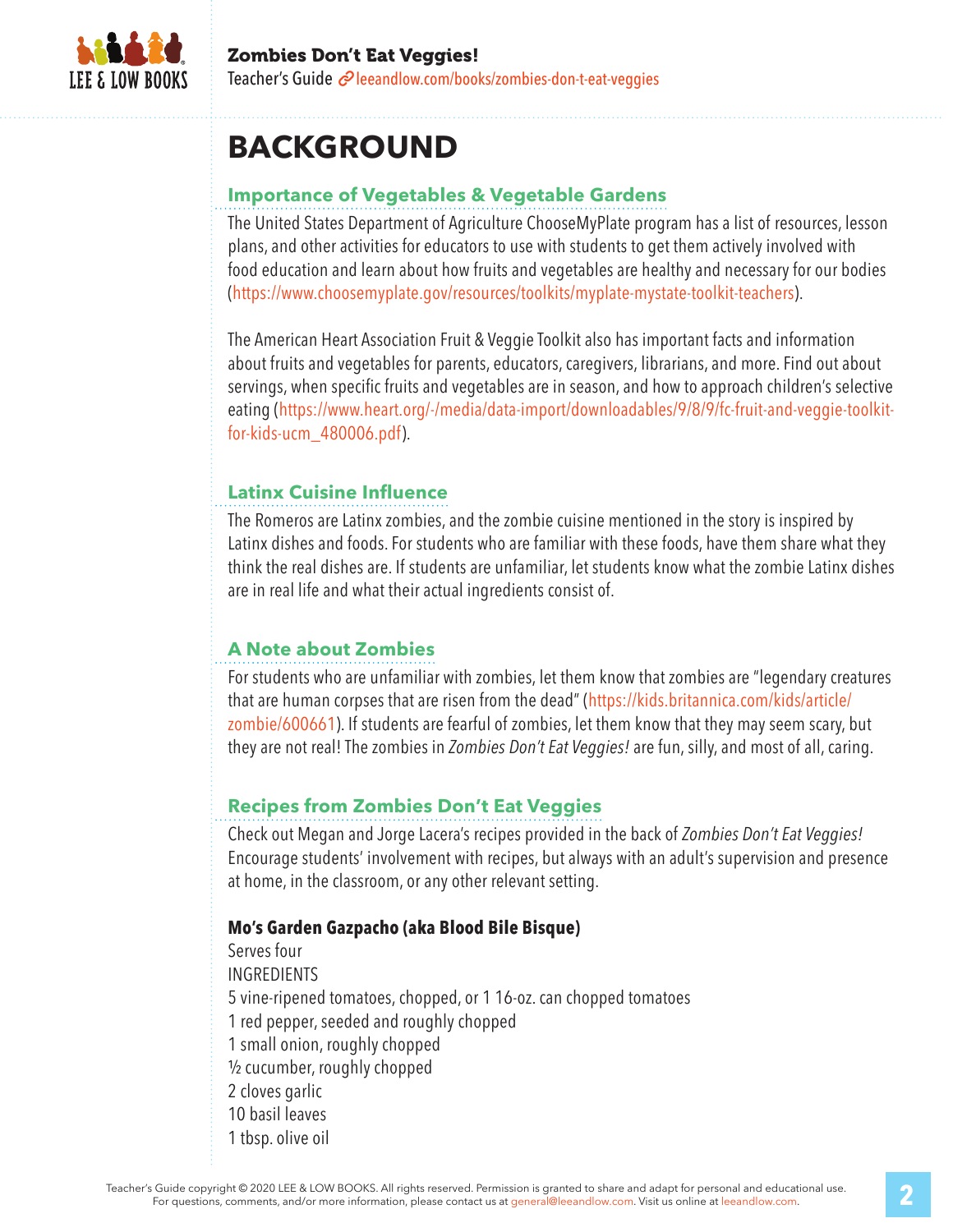

### Zombies Don't Eat Veggies! Teacher's Guide <sup>2</sup> leeandlow.com/books/zombies-don-t-eat-veggies

Handful chopped cilantro (to garnish)

#### DIRECTIONS

- **1.** Put the tomatoes, pepper, onion, cucumber, garlic, and basil into a food processor or blender. Blend until smooth.
- **2.** Add in the olive oil and mix until just combined.
- **3.** Pour into bowls.
- **4.** Top with cilantro, to taste.
- **5.** Serve cold for traditional style. Hot is yummy too!
- **6.** To add even more fun, take balls of mozzarella and stick a raisin in the middle of each. Place two mozzarella balls in each bowl of soup to look like eyes!

#### **Zombie Finger Foods**

INGREDIENTS celery sticks peanut butter (Nut allergy? Sunflower butter works too.) blanched almonds or sunflower seeds still in the shell strawberry jelly or jam

#### DIRECTIONS

- **1.** Fill celery sticks with peanut butter or sunflower butter.
- **2.** Dip the widest end of an almond or sunflower seed in the jelly and stick the other end into the peanut butter or sunflower butter at the end of a celery stick.
- **3.** Serve on a plate and swirl some of the jelly "blood" around it.
- **4.** Do the zombie shuffle to celebrate your yummy creations!

#### **The Romero Family's Famous Shockamole**

INGREDIENTS 2 – 3 small avocados ½ small vine-ripened tomato, chopped 2 cloves garlic, finely chopped juice from a fresh lime 1 tbsp. chopped red onion sea salt plantain chips, carrot sticks, or cucumber wedges

#### DIRECTIONS

- **1.** Cut the avocados in half. Discard pit seeds. Scoop the avocado flesh into a large bowl.
- **2.** Do the monster mash! Mash up those avocados.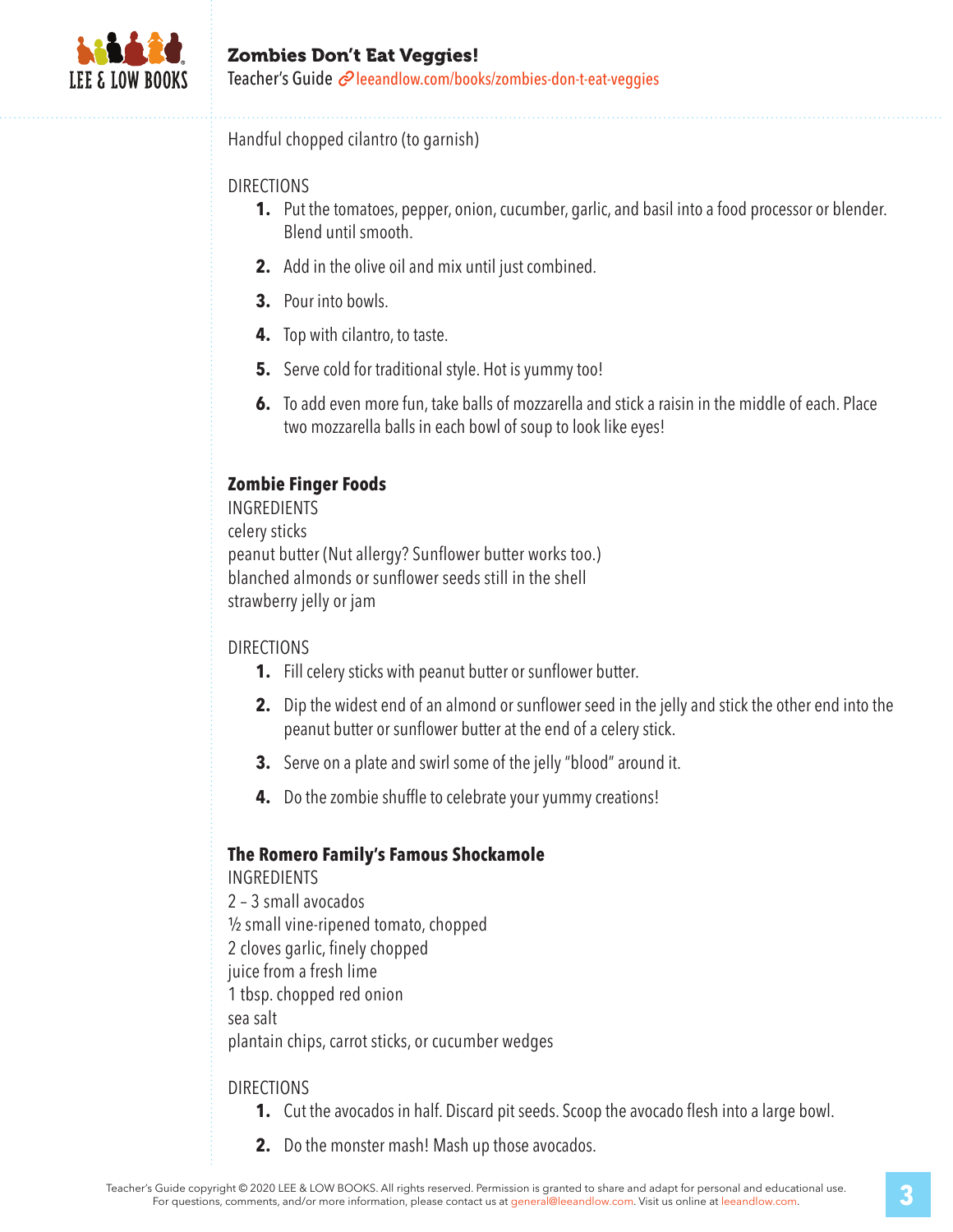

#### Zombies Don't Eat Veggies!

Teacher's Guide <sup>2</sup> leeandlow.com/books/zombies-don-t-eat-veggies

- **3.** Add the garlic, lime juice, tomato, and red onion. Mash it up!
- **4.** Add sea salt to taste and mix.
- **5.** Serve with plantain chips, carrot sticks, or cucumber wedges. Everything tastes delish with shockamole!

## **BEFORE READING**

#### **Prereading Focus Questions**

(Reading Standards, Craft & Structure, Strand 5 and Integration of Knowledge & Ideas, Strand 7) (Speaking & Listening Standards, Comprehension & Collaboration, Strands 1 and 2)

Before introducing this book to students, you may wish to develop background knowledge and promote anticipation by posing questions such as the following:

- What kinds of foods do you like? What about vegetables? Which vegetables do you like?
- What kinds of vegetables do you see in gardens? Do you see vegetables growing in your community? What kinds?
- What do you know about zombies? What are they? What have you seen zombies in?
- Have you ever tried to convince someone to try a particular food? What was that like? What kind of food was it? Were you successful? Why or why not?
- Was there ever a time where you liked something but you had to convince someone else to try it? What happened?
- Why is it important to be different? How do you celebrate your own interests and passions?

### **Exploring the Book**

(Reading Standards, Key Ideas & Details, Strand 1; Craft & Structure, Strand 5; and Integration of Knowledge & Ideas, Strand 7) (Speaking & Listening Standards, Comprehension & Collaboration, Strands 1 and 2)

- Book Title Exploration: Talk about the title of the book, *Zombies Don't Eat Veggies!*. Then ask students what they think this book will most likely be about and whom the book might be about. What do they think might happen? What information do they think they might learn? What makes them think that?
- Read Megan and Jorge Lacera's biographies: Read about author and illustrator Megan Lacera and Jorce Lacera prior to engaging with the book.
- Encourage students to stop and jot down thoughts and questions in their reading notebooks during the read-aloud when they: learn new information, see a powerful image, have an emotional reaction, have an idea, have a question, or hear new words.
- Have students quickly write a feeling in their notebooks during reading. After reading, ask students why they wrote down that feeling and have them write a journal entry about it.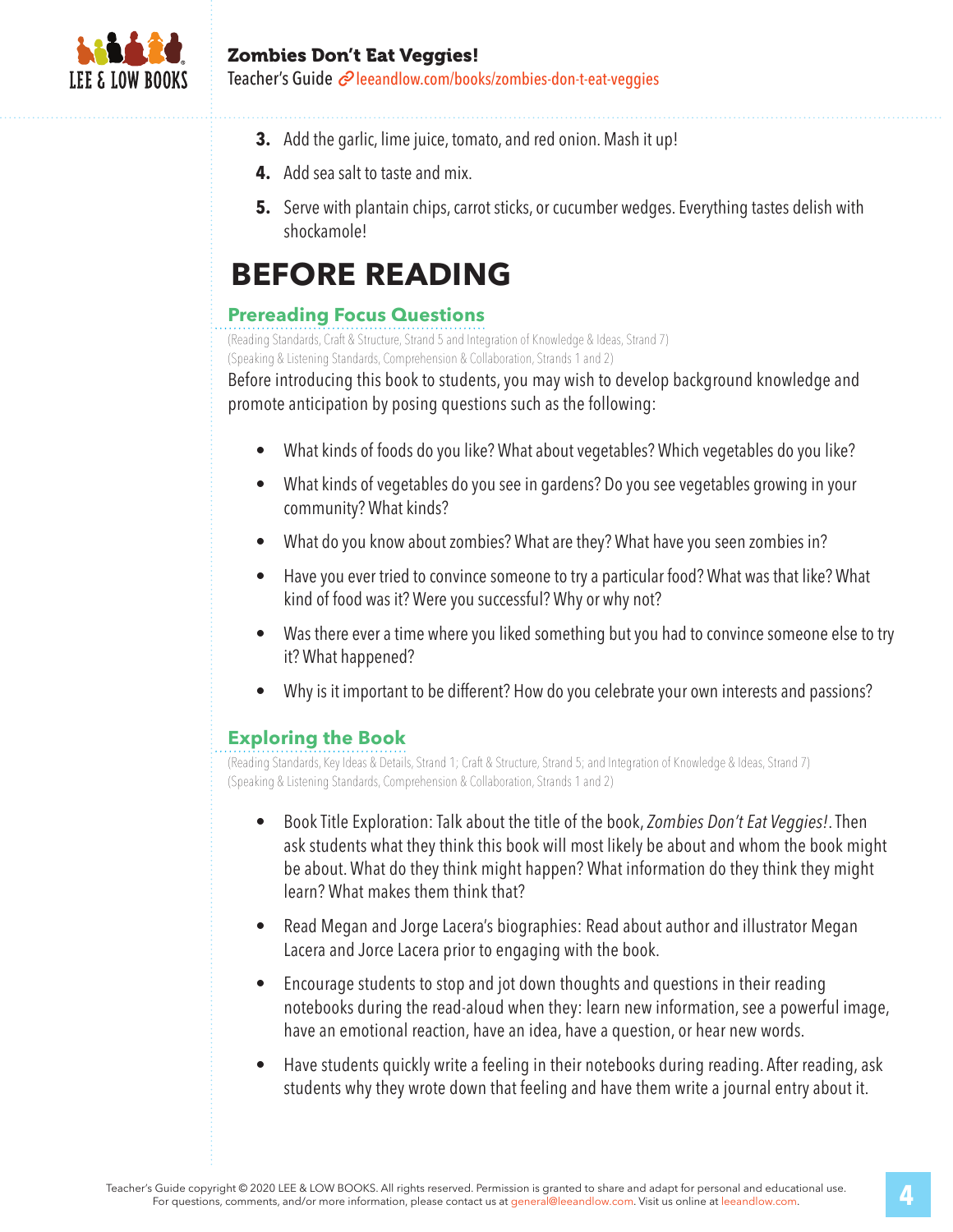

#### **Setting a Purpose for Reading**

(Reading Standards, Key Ideas & Details, Strands 1–3)

Have students read to find out:

- what Mo's craving is
- how Mo tries to convince his parents that vegetables are delicious
- what kinds of vegetables Mo likes
- how Mo convinces his parents to try vegetables
- what positive and respectful relationships look like
- why it's important to be yourself

Encourage students to consider why the author and illustrator, Megan and Jorge Lacera, would want to share this story about Mo, a zombie who loves vegetables, with young people.

# **VOCABULARY**

(Reading Standards, Craft & Structure, Strand 4) (Language Standards, Vocabulary Acquisition & Use, Strands 4–6) (Speaking & Listening Standards, Comprehension & Collaboration, Strands 1 and 2)

The story contains several content-specific and academic words and phrases that may be unfamiliar to students. Based on students' prior knowledge, review some or all of the vocabulary below. Encourage a variety of strategies to support students' vocabulary acquisition: look up and record word definitions from a dictionary, write the meaning of the word or phrase in their own words, draw a picture of the meaning of the word, create a specific action for each word, list synonyms and antonyms, and write a meaningful sentence that demonstrates the definition of the word. (Many of the Spanish words can be found in the book glossary, but there are also some that are not included. Students could be encouraged to create a log of these words—they will not be listed here.)

### **Content Specific**

zombie, *delicioso*, *¡Que asco!, mijo, niño*, aioli, gloopy, pickled tongue, arroz con spleens, famoso chili con ojo, dori-toes, arm-panadas, *mi amor, mira*, man-naise, blood bile bisque, *Bone Appétit, cinco, mas, ¡Dios mio!*, fiddlehead ferns, pata-cones

## **Academic**

dreadful, devious, despicable, crafted, devoured, cuisine, fruitless, tantalizing, pureed, savor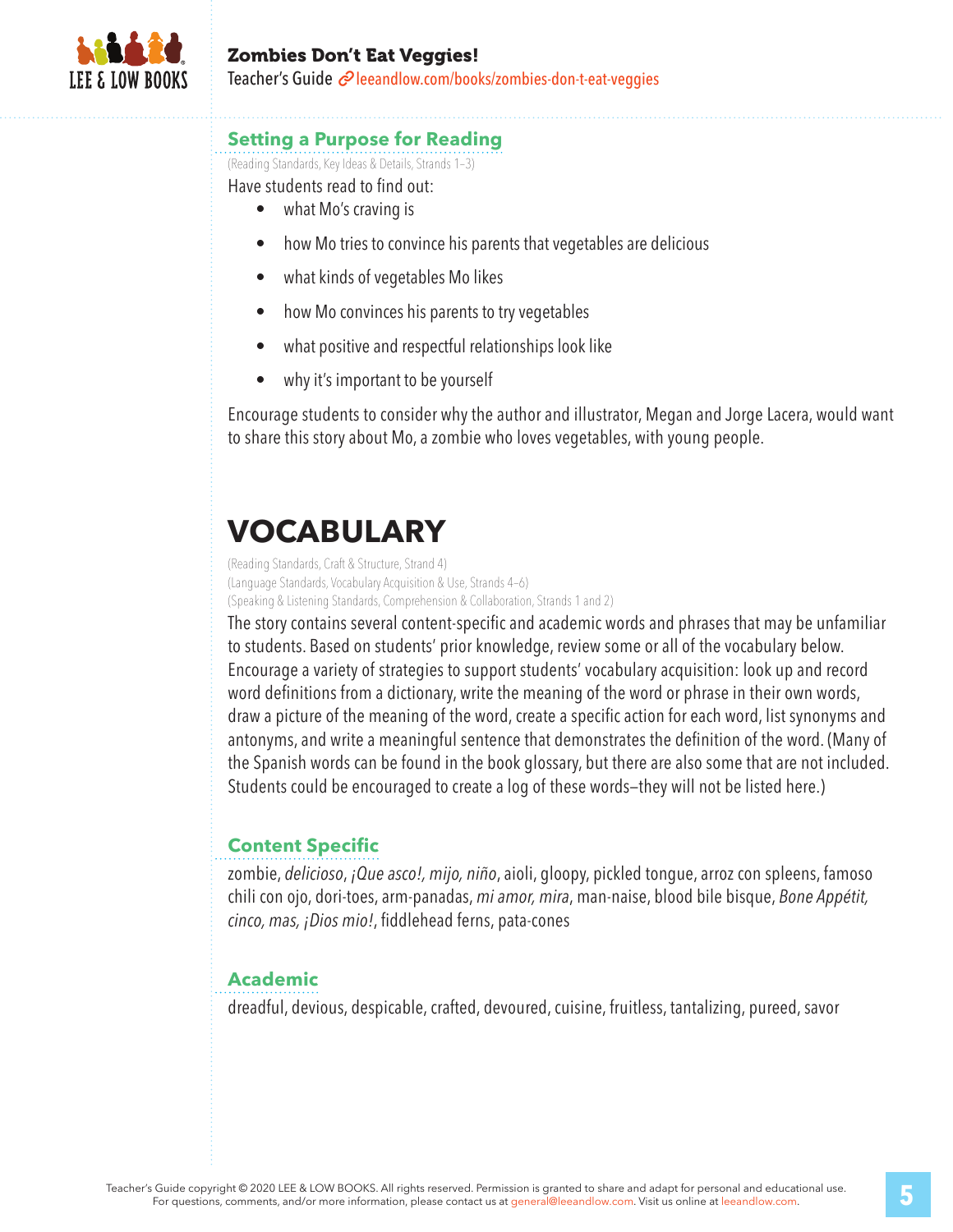

# **AFTER READING**

## **Discussion Questions**

After students have read the book, use these or similar questions to generate discussion, enhance comprehension, and develop appreciation for the content. Encourage students to refer to passages and/or illustrations in the book to support their responses. **To build skills in close reading of a text, students should cite textual evidence with their answers.**

## **Literal Comprehension**

(Reading Standards, Key Ideas & Details, Strands 1–3) (Speaking & Listening Standards, Comprehension & Collaboration, Strands 1–3 and Presentation of Knowledge & Ideas, Strand 4)

## **Chapters 1-6**

- **1.** What is Mo craving?
- **2.** Where did Mo grow vegetables?
- **3.** How did Mo's mom and dad feel about vegetables? Why?
- **4.** What kinds of foods were zombies supposed to eat?
- **5.** How did Mo try to convince his mom and dad to try vegetables? What happened?
- **6.** Why were Mo's attempts fruitless? What did his mom and dad want him to do?
- **7.** What was Mo's idea to encourage his parents to try vegetables? Why did he want to try that particular recipe?
- **8.** How did Mo's mom and dad react to his Blood Bile Bisque?
- **9.** What does Mo tell his mom and dad after their negative reaction to the soup? What does he remind them about? How do they respond?
- **10.** How did Mo's mom and dad act after Mo told them about his love for vegetables? What did they try?

## **Extension/Higher Level Thinking**

(Reading Standards, Key Ideas & Details, Strands 2 and 3 and Craft & Structure, Strands 4 and 6)

(Speaking & Listening Standards, Comprehension & Collaboration, Strands 1–3 and Presentation of Knowledge & Ideas, Strand 4)

- **1.** After reading the book, what do you think is the significance of the title *Zombies Don't Eat Veggies!*?
- **2.** How does Mo use persistence to achieve his goal of his parents trying vegetables? What does he accomplish? What are the different techniques and strategies that he tries to convince his parents to eat vegetables? Are they successful? Why or why not?
- **3.** What does family mean in *Zombies Don't Eat Veggies!*? How do Mo, his mom, and his dad all support each other? Why is this important?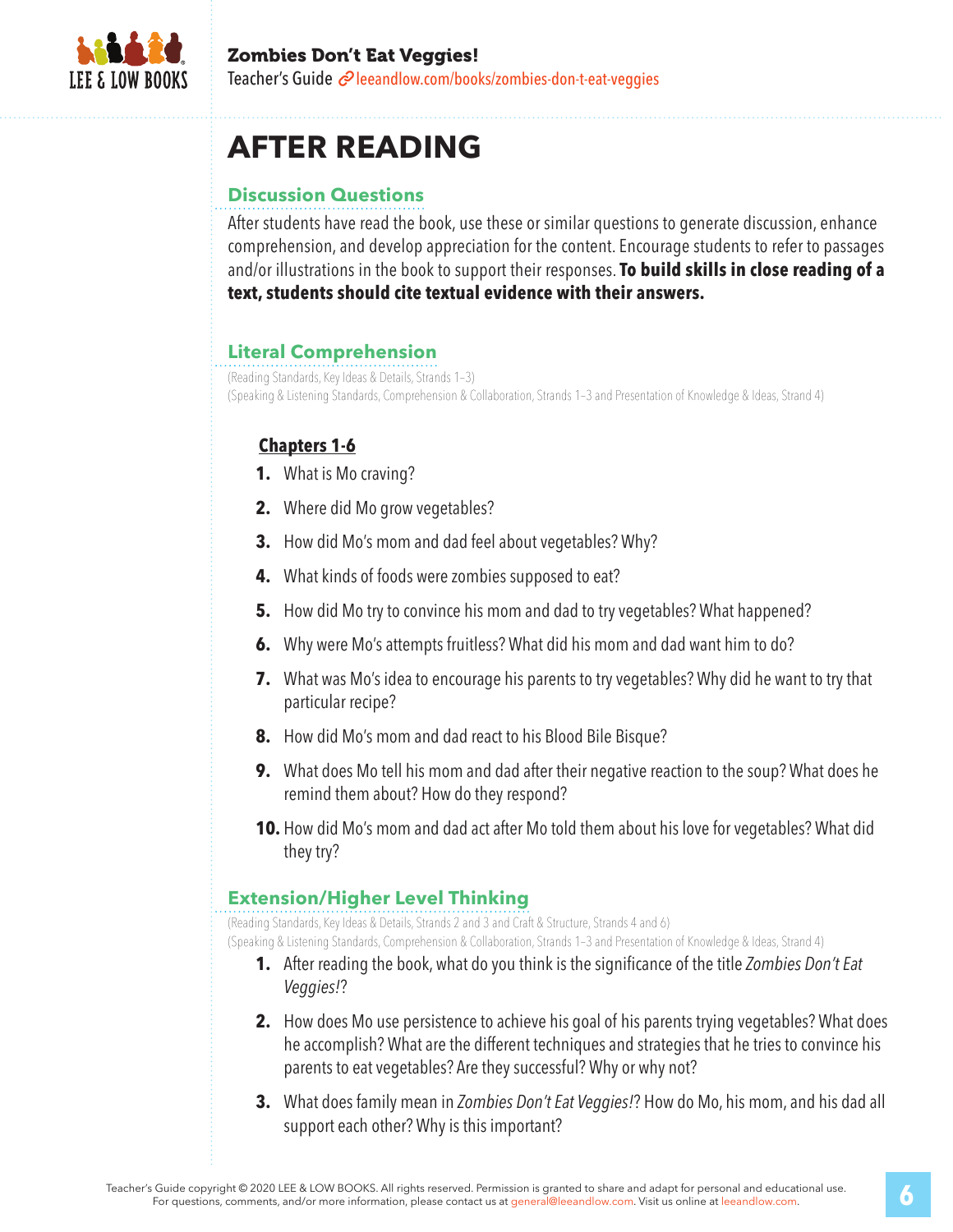

- **4.** What do Mo's parents learn about him in the book? How do they accept Mo for who he really is in the end? Why is this an important takeaway and lesson from the book?
- **5.** Is there a specific activity or hobby that you have that your family or friends may not have accepted before? How did you convince them to try it? What techniques or strategies did you use? Were you successful? Why or why not?
- **6.** How did this story connect to your life? What moments did you identify with? Why?

## **Reader's Response**

(Writing Standards, Text Types & Purposes, Strands 1–3 and Production & Distribution of Writing, Strands 4–6)

Use the following questions and writing activities to help students practice active reading and personalize their responses to the book. **Suggest that students respond in reader's response journals, essays, or oral discussion.** You may also want to set aside time for students to share and discuss their written work.

- **1.** What do you think is the authors' message to the reader? Think about possible motivations behind Megan and Jorge Lacera's intentions to write a book about a zombie loving vegetables.
- **2.** Have students make a text-to-self connection. What kind of connections did you make from this book to your own life? How do Mo's thoughts and feelings relate to issues that you've had? Why?
- **3.** Have students make a text-to-text connection. Did you think of any other books while you were reading *Zombies Don't Eat Veggies!*? Why did you make those connections?
- **4.** Have students make a text-to-world connection. What kind of connections did you make from this book to what you have seen in the world or on the news? Why did *Zombies Don't Eat Veggies!* make you think of that?
- **5.** What does family mean to you? Think of the people in your life who you look to for guidance and support. How do these people support you and help you achieve your goals?

## **ELL Teaching Activities**

(Speaking & Listening Standards, Comprehension & Collaboration, Strands 1–3 and Presentation of Knowledge & Ideas, Strands 4–6) (Language Standards, Vocabulary Acquisition & Use, Strands 4–6)

These strategies might be helpful to use with students who are English Language Learners.

- **1.** Assign ELL students to partner-read the story with strong English readers/speakers. Students can alternate reading between pages, repeat passages after one another, or listen to the more fluent reader.
- **2.** Have each student write three questions about the story. Then let students pair up and discuss the answers to the questions.
- **3.** Depending on students' level of English proficiency, after the first reading:
	- Review the illustrations in order and have students summarize what is happening on each page, first orally, then in writing.
	- Have students work in pairs to retell either the plot of the story or key details. Then ask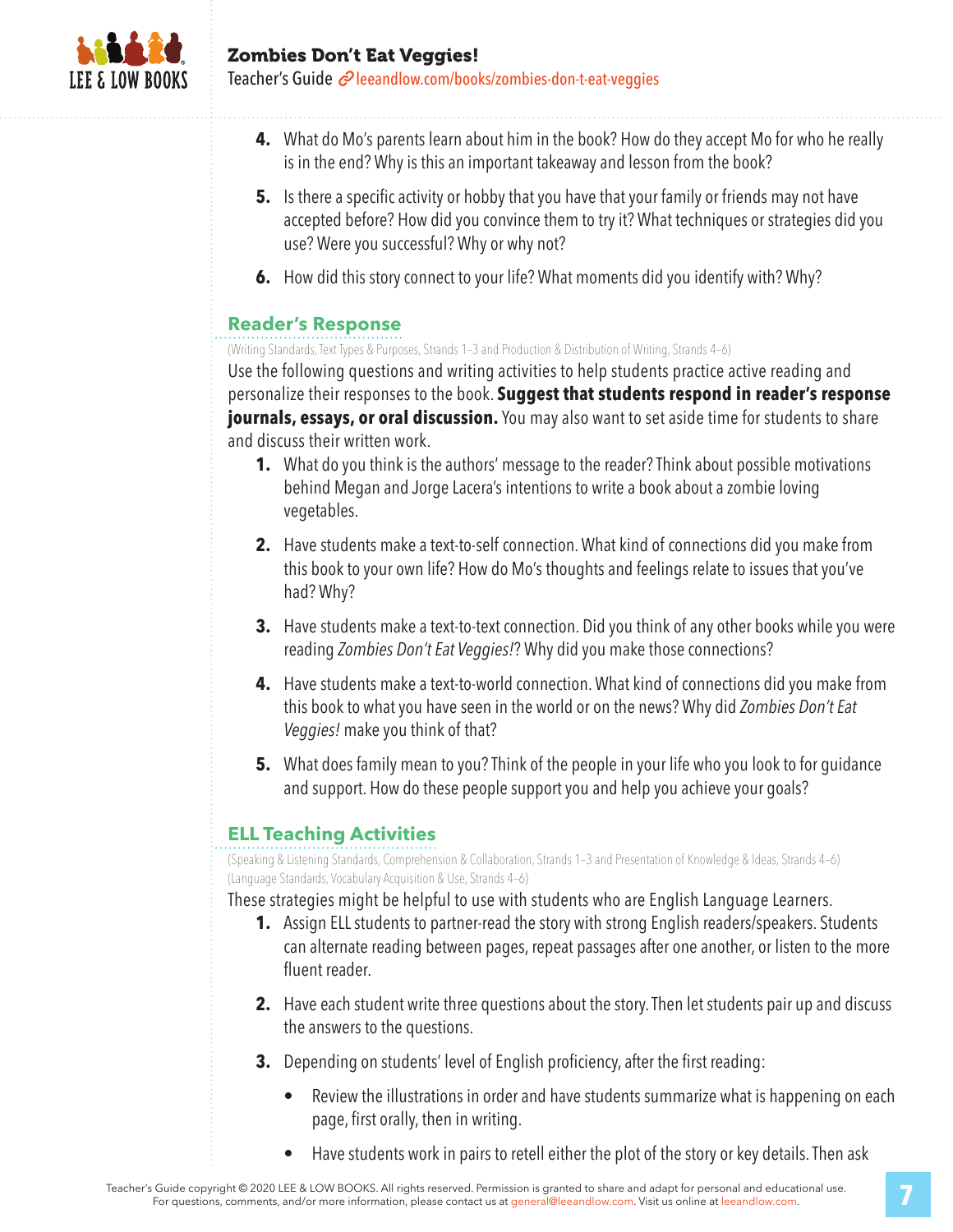

students to write a short summary, synopsis, or opinion about what they have read.

- **4.** Have students give a short talk about what family means to them and how their family is important.
- **5.** Have students illustrate a particular vegetable that they like and any dishes that they enjoy with that specific vegetable.
- **6.** Have students give a short talk about what they think Megan and Jorce Lacera's message is.
- **7.** The book contains several content-specific and academic words that may be unfamiliar to students. Based on students' prior knowledge, review some or all of the vocabulary. Expose English Language Learners to multiple vocabulary strategies. Have students make predictions about word meanings, look up and record word definitions from a dictionary, write the meaning of a word or phrase in their own words, draw a picture of the meaning of the word, list synonyms and antonyms, create an action for each word, and write a meaningful sentence that demonstrates the definition of the word.
- **8.** Keep a list of all of the vegetables mentioned or shown in *Zombies Don't Eat Veggies!* Consider displaying a chart in the classroom for students' reference.
- **9.** *Zombies Don't Eat Veggies!* contains Spanish words. Have students identify the Spanish words on each page and keep a separate list with definitions. This activity can be used with students who are English Language Learners and the whole class.
- **10.***Zombies Don't Eat Veggies!* is also available in a Spanish edition, *¡Los zombis no comen verduras!* (https://www.leeandlow.com/books/los-zombis-no-comen-verduras) if this is applicable to your classroom or relevant setting.
- **11.** Complete frequent checks of understanding.

## **Social and Emotional Learning**

(Reading Standards, Key Ideas & Details, Strands 1-3 and Craft & Structure, Strands 4-6) (Speaking & Listening Standards, Comprehension & Collaboration, Strands 1–3 and Presentation of Knowledge & Ideas, Strand 4) (Writing Standards, Text Types & Purposes, Strands 1–2 and Production & Distribution of Writing, Strands 4–6) (Language Standards, Vocabulary Acquisition & Use, Strands 6)

Social and emotional learning involves being aware of and regulating emotions for healthy development. In addition to understanding one's own feelings, strong socio-emotional development allows individuals to develop empathy for others and to establish and maintain relationships.

Use the following prompts to help students study the socio-emotional aspects of this book.

- **1.** What does it mean to be yourself? What are your interests and passions? How does that make you feel? What does it mean to be accepted by your family and friends? What are the actions they demonstrate to show that they care for you and accept you for who you are?
- **2.** How does Mo demonstrate persistence and perseverance? Keep track of his actions throughout the book and reflect on them afterwards. Why do you think Mo was successful?
- **3.** How does *Zombies Don't Eat Veggies!* show positive family relationships? What are the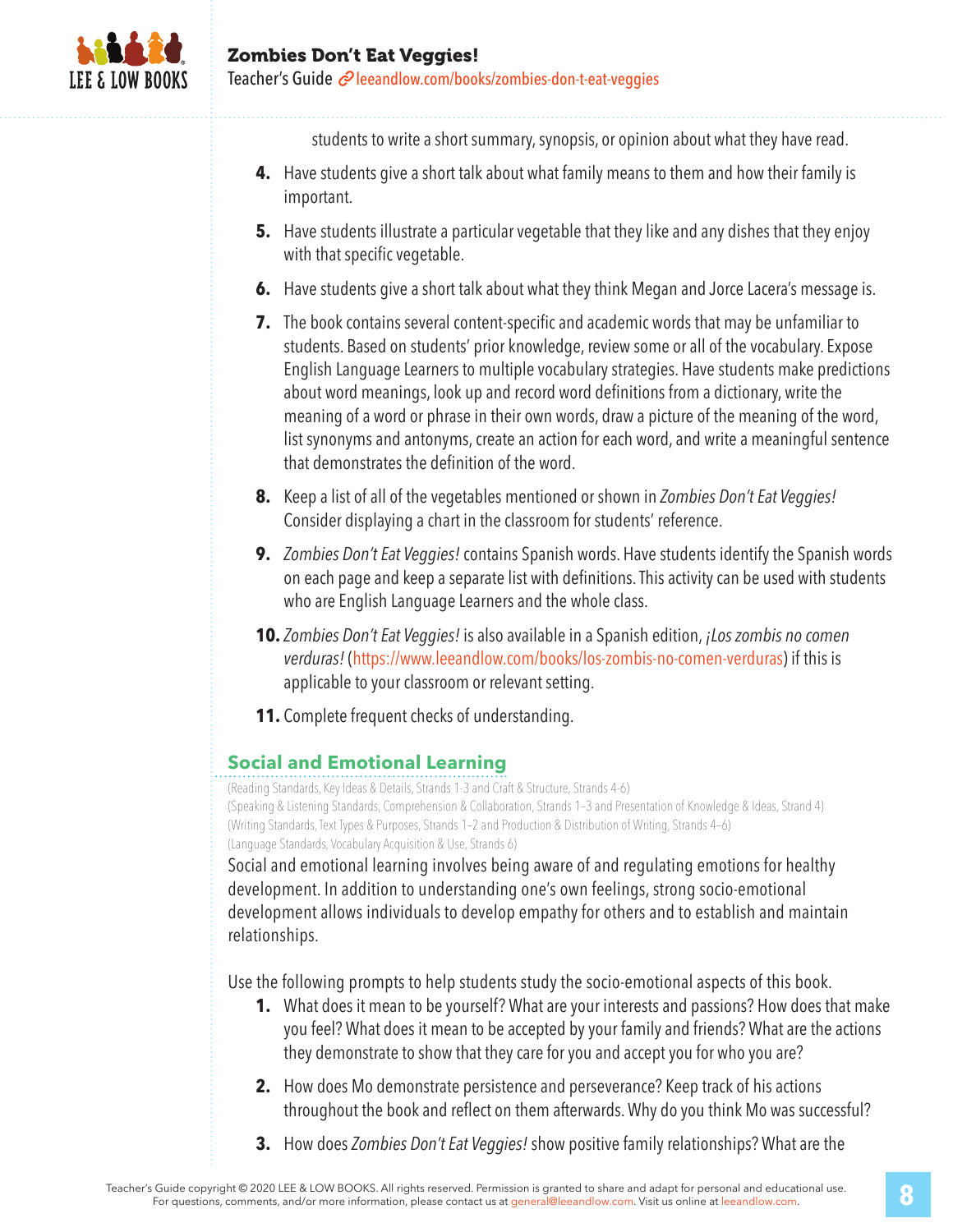

qualities of a positive family relationship? How does Mo interact with his mom and dad? What are the different ways that Mo, his mom, and his dad show respect to one another? Students can brainstorm ideas on chart paper that can be presented and accessible for the whole class. Alternatively, students can create a word cloud and see what qualities come up the most and are the largest (https://www.wordclouds.com/).

- **4.** Which illustration in *Zombies Don't Eat Veggies!* best shows an emotion? Explain which emotion you think it is. How does it portray that emotion?
- **5.** Choose an emotion that interests you: happiness, fear, hope, and so on. Illustrate or act out what that emotion looks like in *Zombies Don't Eat Veggies!*.

# **INTERDISCIPLINARY ACTIVITIES**

(Introduction to the Standards, page 7: Students who are college and career ready must be able to build strong content knowledge, value evidence, and use technology and digital media strategically and capably)

Use some of the following activities to help students integrate their reading experiences with other curriculum areas. These can also be used for extension activities, for advanced readers, and for building a home-school connection.

## **English/Language Arts**

(Reading Standards, Key Ideas and Details, Strands 1–3, Craft and Structure, Strands 4–6, Integration of Knowledge & Ideas, Strands 7–9, Range of Reading of Text Complexity, Strand 10)

(Writing Standards, Text Types & Purposes, Strands 1–3, Production & Distribution of Writing, Strands 4 and 6, Research to Build & Present Knowledge, Strands 7–9, Range of Writing, Strand 10)

(Speaking and Listening Standards, Comprehension and Collaboration, Strands 1–3, Presentation of Knowledge and Ideas, Strands 4–6)

- Conduct a food literature study with Lee & Low titles such as *George Crum and the Saratoga Chip* (https://www.leeandlow.com/books/george-crum-and-the-saratoga-chip), *Cora Cooks Pancit* (https://www.leeandlow.com/books/cora-cooks-pancit), *Rainbow Stew* (https://www. leeandlow.com/books/rainbow-stew), *Ghosts for Breakfast* (https://www.leeandlow.com/books/ ghosts-for-breakfast), and *Hiromi's Hands* (https://www.leeandlow.com/books/hiromi-s-hands). What do students learn from each of the books? How is food represented in each of the texts? How do the characters show their passion for food? Why is food important to the characters? What are their goals and why are they determined to achieve them? Have students write a reaction essay after finishing the picture books answering these guiding questions.
- Have students come up with a list of questions to ask author and illustrator Megan and Jorge Lacera. What do students want to know about the process behind writing a children's book? How did they come up with their idea to write *Zombies Don't Eat Veggies!*? What was it like to write and illustrate their first picture book? Consider contacting Jorge and Megan and inviting them to your school, library, or other relevant setting for an author visit in person or via Skype (http://www.studiolacera.com/speaking.html).
- Encourage students to read the Lee & Low Open Book Blog interview with author and illustrator Megan and Jorce Lacera (https://blog.leeandlow.com/2019/03/27/an-interviewwith-the-laceras-creators-of-zombies-dont-eat-veggies/). Have students write a journal entry in response to the interviews. What did the interviews make them think about? What new information did they learn about Megan and Jorge? How does this interview make them think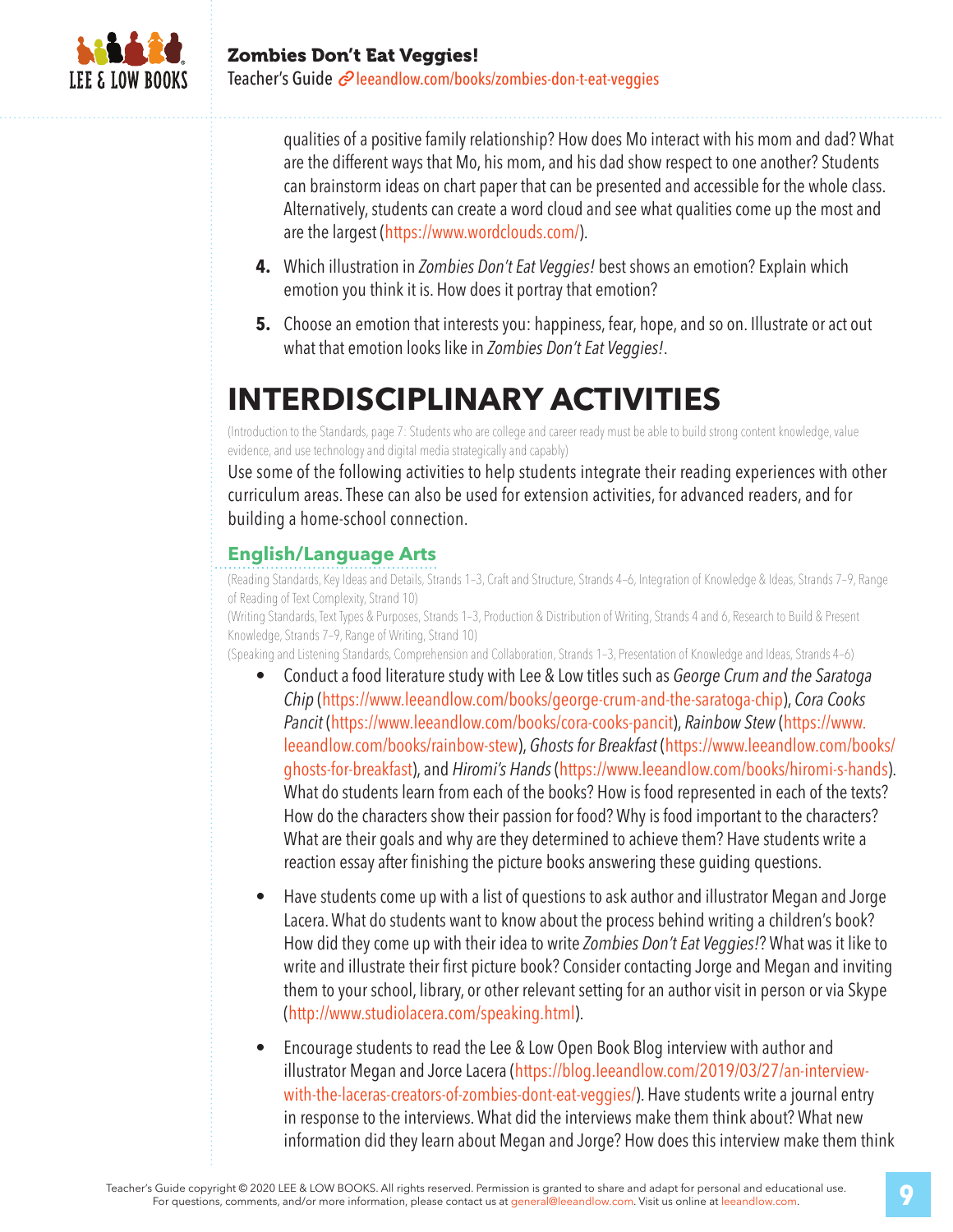

differently about *Zombies Don't Eat Veggies!*?

• In an essay, poem, or other written format, have students share something that's important to their identity. How is this critical to who they are? Why is this important to students, and how does it make them feel to show people their true selves? Why is it essential to be who you are, and not try to be someone else or to be ashamed of your identity? Students can share with a partner, small group, or the whole class.

## **Social Studies/Geography**

(Reading Standards, Key Ideas and Details, Strands 1–3, Craft and Structure, Strands 4–6, Integration of Knowledge & Ideas, Strands 7–9, Range of Reading of Text Complexity, Strand 10)

(Writing Standards, Text Types & Purposes, Strands 1–3, Production & Distribution of Writing, Strands 4 and 6, and Research to Build & Present Knowledge, Strands 7–9, Range of Writing, Strand 10)

(Speaking and Listening Standards, Comprehension and Collaboration, Strands 1–3, Presentation of Knowledge and Ideas, Strands 4–6)

- Throughout *Zombies Don't Eat Veggies!*, many of the zombie dishes are influenced by Latinx food and culture. Examples of the following Latinx zombie dishes are listed below:
	- Arroz con spleens
	- Famoso chili con ojo
	- Arm-panadas

Have students find what the actual names of the dishes are (if the students don't know already), and then encourage them to find out what are the components of the dish. Students can also explain how the names of the dishes are playful versions of the actual foods. Why do they think the authors chose to write the Zombie dishes in that way?

- Conduct a geographical food study. First, have students research what vegetables grow in their particular state. Where can they find farms close to their school or neighborhood? Where are vegetables grown in their communities? What about their whole state? What are the best conditions and seasons for specific vegetables in their state? Why? Students can share their findings with photographs, maps, or other resources. Refer to the USDA Snap-Ed Connection for their Seasonal Produce Guide and overall library for more information and resources (https://snaped.fns.usda.gov/seasonal-produce-guide) (https://snaped.fns.usda.gov/library/ materials?lib%5B0%5D=setting%3A45).
- After students have researched the vegetables that grow in their state, have students investigate the different vegetables in the following regions of the United States: Northeast, Southeast, Midwest, and West. Divide students into groups and have them look at the vegetables that grow in their particular region and what time of year. Students can then present their findings in a visual format of their choosing and share their answers to the following questions: why does this region's climate help these vegetables grow? What are the specific conditions that are critical for the vegetables' growth? (https://www.hunker. com/12003881/the-best-areas-in-the-united-states-to-grow-vegetables)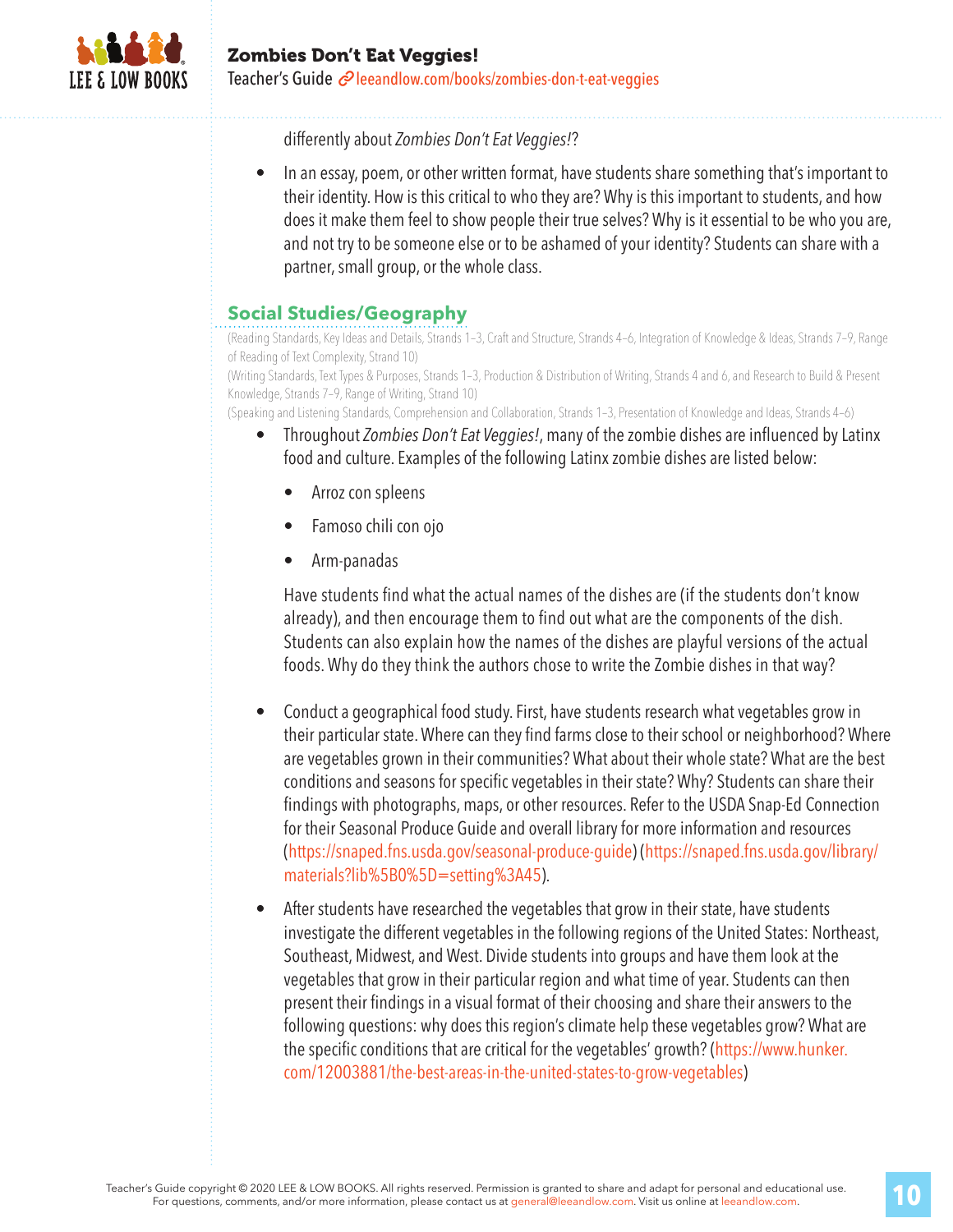

### Zombies Don't Eat Veggies! Teacher's Guide <sup>2</sup> leeandlow.com/books/zombies-don-t-eat-veggies

#### **Science**

(Next Generation Science Standards 2-PS1-1: Plan and conduct an investigation to describe and classify different kinds of materials by their observable properties; 2-PS1-3: Make observations to construct an evidence-based account of how an object made of a small set of pieces can be disassembled and made into a new object).

- If the weather and time of year allow, plant an outdoor garden box. Find lots of information about gardening with children here: https://letsmove.obamawhitehouse.archives.gov/ gardening-guide. Other organizations that offer suggestions for starting school gardens can be found at the following websites (https://kidsgardening.org/designing-a-school-garden/) and (https://growing-minds.org/school-gardens/).
- If possible, select one of the recipes from the back of *Zombies Don't Eat Veggies!* to prepare in the classroom. Then, go on a field trip with students to acquire the ingredients. Consider a visit to the local supermarket or store to purchase the vegetables needed for the recipe. At the supermarket, find a manager in charge of purchasing and ask where the vegetables came from. Were the vegetables sourced locally or did they come from out of the state? How often do they receive shipments of vegetables? Where do their vegetables typically come from? Students can reflect on their findings when they return to the classroom with a partner, small group, or the whole class.
- Prepare the Blood Bile Bisque Recipe (or another recipe in the back of *Zombies Don't Eat Veggies!*) Please note that the Blood Bile Bisque requires a blender to purée the vegetables. Divide students in groups to have them prepare each set of ingredients needed for the soup. Throughout the cooking process, have students note how materials changed and can be combined and made into something new. Students can note color, shape, texture, and other properties of the vegetables, and track how they change throughout preparation. Afterwards, have students write a response about what they learned from obtaining and preparing the vegetables for the recipe. What new information did they learn? Why?

### **Arts/Performing Arts**

(Reading Standards, Key Ideas and Details, Strands 1-3, Craft and Structure, Strands 4-6, Integration of Knowledge & Ideas, Strands 7-9, Range of Reading of Text Complexity, Strand 10) (Writing Standards, Text Types & Purposes, Strands 1-3, Production & Distribution of Writing, Strands 4 and 6, Research to Build & Present Knowledge, Strands 7-9, and Range of Writing, Strand 10) (Speaking and Listening Standards, Comprehension and Collaboration, Strands 1-3, Presentation of Knowledge and Ideas, Strands 4-6)

- Provide students with the opportunity to view the book trailer for *Zombies Don't Eat Veggies!* What did students enjoy about watching the book trailer? Then, if possible, students can create or act out book trailers of their own. If the necessary equipment is available at school or in students' homes, encourage students to record and edit their own book trailers for *Zombies Don't Eat Veggies!* For ideas, check out this Creating Reading Excitement with Book Trailers lesson plan (http://www.readwritethink.org/classroomresources/lesson-plans/book-reportalternativecreating-c-30914.html) by ReadWriteThink.org. What would they include in their book trailer?
- Have students come up with their own "zombie" dish, such as "arm-panadas" that's provided in *Zombies Don't Eat Veggies!* Encourage bilingual students to come up with a dish using English and Spanish words. Students can create an illustration to accompany their zombie dish and explain their reasoning and rationale behind their creative name.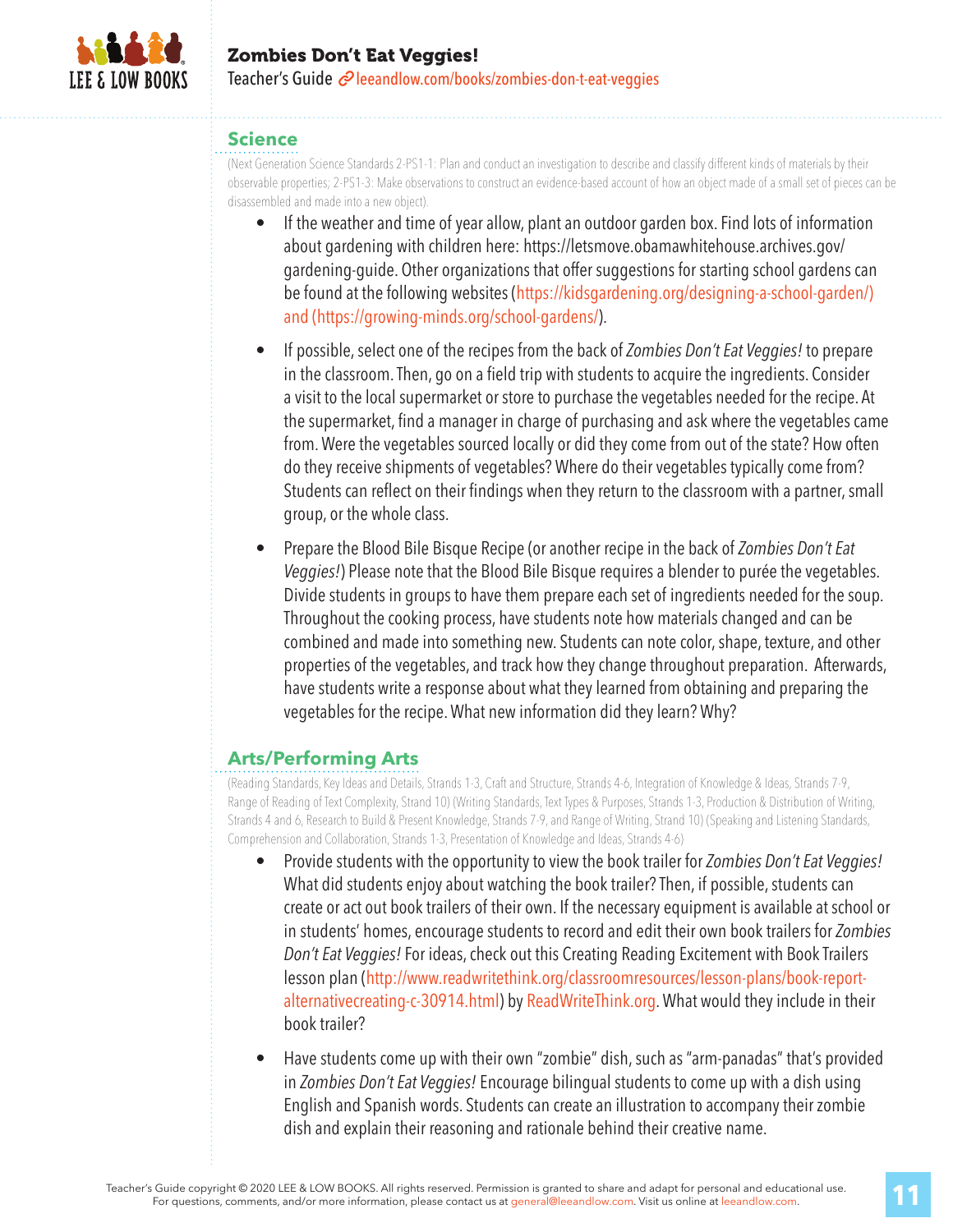

- Have children create their own representation of a garden with materials available in their classroom. Students can create a collage with various paper or magazine clippings, a painting, drawings or sketches, or a physical garden with actual materials. Have children talk about what they chose to plant in their garden and how they plan on using those particular foods.
- Encourage students to select the illustration from *Zombies Don't Eat Veggies!* that resonated with them the most. Have students write a reflection about the illustration. What stood out to them? How did it make them feel? What did it make them think about?

## **School-Home Connection**

(Reading Standards, Integration of Knowledge and Ideas, Strands 7 and 9) (Writing Standards, Text Types & Purposes, Strands 1-3, Production & Distribution of Writing, Strand 4, and Research to Build & Present Knowledge, Strands 7-9, Range of Writing, Strand 10)

(Speaking and Listening Standards, Comprehension and Collaboration, Strands 1-3, Presentation of Knowledge and Ideas, Strands 4-6)

- If possible, have students bring home a copy of *Zombies Don't Eat Veggies!* and/or *¡Los zombis no comen verduras!* to read with their family or friends. What did their families and friends enjoy about *Zombies Don't Eat Veggies!*? How did they relate to the characters in this book? Why?
- Encourage students to talk with family members and/or caregivers and share a recipe with the class that involves a vegetable(s). Have students then bring in or find different photographs of the fruits and vegetables that are in the recipe and label them on a big display in the front of the classroom. If possible, have students prepare the recipe at home with their caregiver(s) and bring in a sampling for their whole class.
- Create a checklist of vegetables that students generate together. Ask students to document which ones they've tried at home and encourage them to try something new with their families. Share relevant local resources for obtaining produce (e.g., farmer's markets days and locations, information about markets that accept SNAP benefits.)